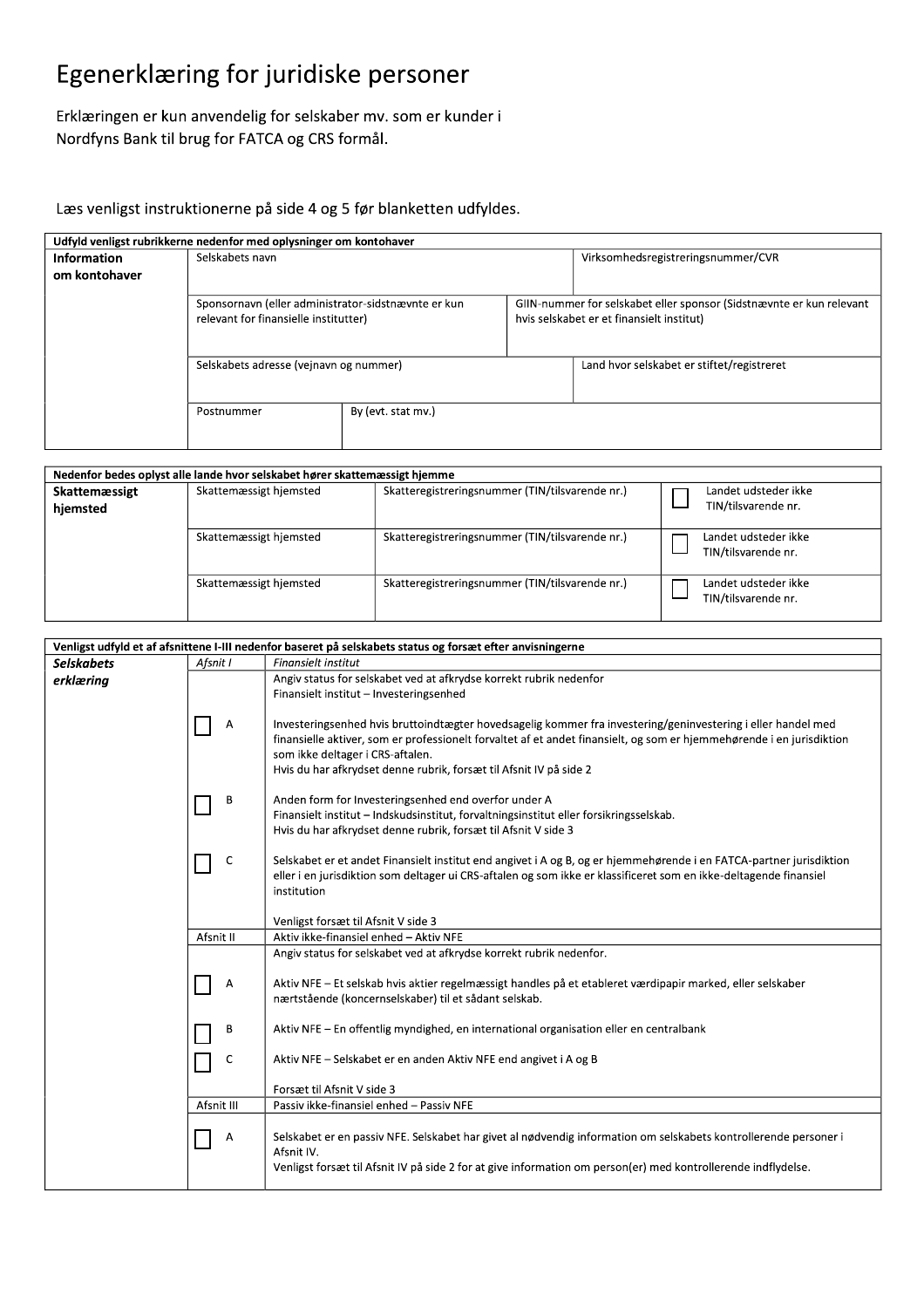|                   | Venligst udfyld et af afsnittene I-III nedenfor baseret på selskabets status og følg videre henvisning                              |  |                                                                                                      |                                                                                                                           |  |
|-------------------|-------------------------------------------------------------------------------------------------------------------------------------|--|------------------------------------------------------------------------------------------------------|---------------------------------------------------------------------------------------------------------------------------|--|
| <b>Selskabets</b> | Afsnit IV<br>Information om selskabets kontrollerende personer                                                                      |  |                                                                                                      |                                                                                                                           |  |
| erklæring         | Hvis du har afkrydset rubrik 'A' i Afsnit I eller 'A' i Afsnit III, udfyld venligst nedenstående felter med oplysninger om samtlige |  |                                                                                                      |                                                                                                                           |  |
| forsat            | kontrollerende personer i selskabet. Når afsnittet er udfyldt, forsæt venligst til Afsnit V på side 3.                              |  |                                                                                                      |                                                                                                                           |  |
|                   | Kontrollerende person (1)                                                                                                           |  |                                                                                                      |                                                                                                                           |  |
|                   | Efternavn                                                                                                                           |  | Fornavn                                                                                              | Fødselsdato                                                                                                               |  |
|                   |                                                                                                                                     |  |                                                                                                      |                                                                                                                           |  |
|                   |                                                                                                                                     |  |                                                                                                      |                                                                                                                           |  |
|                   | Adresse (vejnavn og nummer)                                                                                                         |  |                                                                                                      | Fødested (land)                                                                                                           |  |
|                   |                                                                                                                                     |  |                                                                                                      |                                                                                                                           |  |
|                   |                                                                                                                                     |  |                                                                                                      |                                                                                                                           |  |
|                   | Postnummer                                                                                                                          |  | By (evt. stat mv.)                                                                                   | Land                                                                                                                      |  |
|                   |                                                                                                                                     |  |                                                                                                      |                                                                                                                           |  |
|                   |                                                                                                                                     |  |                                                                                                      |                                                                                                                           |  |
|                   | Angiv venligst alle lande hvor den kontrollerende person har skattemæssigt hjemsted                                                 |  |                                                                                                      |                                                                                                                           |  |
|                   | Skattemæssigt hjemsted                                                                                                              |  | Skatteregistreringsnummer (TIN/tilsvarende nr.)                                                      | Landet udsteder ikke                                                                                                      |  |
|                   |                                                                                                                                     |  |                                                                                                      | TIN/tilsvarende nr.                                                                                                       |  |
|                   |                                                                                                                                     |  |                                                                                                      |                                                                                                                           |  |
|                   | Skattemæssigt hjemsted                                                                                                              |  | Skatteregistreringsnummer (TIN/tilsvarende nr.)                                                      | Landet udsteder ikke                                                                                                      |  |
|                   |                                                                                                                                     |  |                                                                                                      | TIN/tilsvarende nr.                                                                                                       |  |
|                   |                                                                                                                                     |  |                                                                                                      |                                                                                                                           |  |
|                   | Skattemæssigt hjemsted                                                                                                              |  | Skatteregistreringsnummer (TIN/tilsvarende nr.)                                                      | Landet udsteder ikke                                                                                                      |  |
|                   |                                                                                                                                     |  |                                                                                                      | TIN/tilsvarende nr.                                                                                                       |  |
|                   |                                                                                                                                     |  |                                                                                                      |                                                                                                                           |  |
|                   | Oplys venligst om amerikansk statsborgerskab og/eller skattemæssigt hjemsted                                                        |  |                                                                                                      |                                                                                                                           |  |
|                   | Amerikansk statsborgerskab/skattemæssigt hjemsted                                                                                   |  |                                                                                                      |                                                                                                                           |  |
|                   | Angiv status for selskabet ved at afkrydse korrekt rubrik nedenfor                                                                  |  |                                                                                                      |                                                                                                                           |  |
|                   |                                                                                                                                     |  |                                                                                                      |                                                                                                                           |  |
|                   |                                                                                                                                     |  |                                                                                                      |                                                                                                                           |  |
|                   |                                                                                                                                     |  |                                                                                                      | A Den kontrollerende person er amerikansk statsborger og/eller har skattemæssigt hjemsted i USA. USA angives som et af de |  |
|                   | skattemæssige hjemsteder ovenfor.                                                                                                   |  |                                                                                                      |                                                                                                                           |  |
|                   |                                                                                                                                     |  |                                                                                                      |                                                                                                                           |  |
|                   |                                                                                                                                     |  | B Den kontrollerende person er hverken amerikansk statsborger eller har skattemæssigt hjemsted i USA |                                                                                                                           |  |
|                   |                                                                                                                                     |  |                                                                                                      |                                                                                                                           |  |
|                   | Kontrollerende person (2)                                                                                                           |  |                                                                                                      |                                                                                                                           |  |
|                   | Efternavn                                                                                                                           |  | Fornavn                                                                                              | Fødselsdato                                                                                                               |  |
|                   |                                                                                                                                     |  |                                                                                                      |                                                                                                                           |  |
|                   |                                                                                                                                     |  |                                                                                                      |                                                                                                                           |  |
|                   | Adresse (vejnavn og nummer)                                                                                                         |  |                                                                                                      | Fødested (land)                                                                                                           |  |
|                   |                                                                                                                                     |  |                                                                                                      |                                                                                                                           |  |
|                   |                                                                                                                                     |  |                                                                                                      |                                                                                                                           |  |
|                   | Postnummer                                                                                                                          |  | By (evt. stat mv.)                                                                                   | Land                                                                                                                      |  |
|                   |                                                                                                                                     |  |                                                                                                      |                                                                                                                           |  |
|                   | Angiv venligst alle lande hvor den kontrollerende person har skattemæssigt hjemsted                                                 |  |                                                                                                      |                                                                                                                           |  |
|                   |                                                                                                                                     |  |                                                                                                      |                                                                                                                           |  |
|                   | Skattemæssigt hjemsted                                                                                                              |  | Skatteregistreringsnummer                                                                            | Landet udsteder ikke<br>ப                                                                                                 |  |
|                   |                                                                                                                                     |  | (TIN/tilsvarende nr.)                                                                                | TIN/tilsvarende nr.                                                                                                       |  |
|                   |                                                                                                                                     |  |                                                                                                      |                                                                                                                           |  |
|                   | Skattemæssigt hjemsted                                                                                                              |  | Skatteregistreringsnummer                                                                            | Landet udsteder ikke                                                                                                      |  |
|                   |                                                                                                                                     |  | (TIN/tilsvarende nr.)                                                                                | TIN/tilsvarende nr.                                                                                                       |  |
|                   |                                                                                                                                     |  |                                                                                                      |                                                                                                                           |  |
|                   | Skattemæssigt hjemsted                                                                                                              |  | Skatteregistreringsnummer                                                                            | Landet udsteder ikke                                                                                                      |  |
|                   |                                                                                                                                     |  | (TIN/tilsvarende nr.)                                                                                | TIN/tilsvarende nr.                                                                                                       |  |
|                   |                                                                                                                                     |  |                                                                                                      |                                                                                                                           |  |
|                   | Oplys venligst om amerikansk statsborgerskab og/eller skattemæssigt hjemsted                                                        |  |                                                                                                      |                                                                                                                           |  |
|                   | Amerikansk statsborgerskab/skattemæssigt hjemsted                                                                                   |  |                                                                                                      |                                                                                                                           |  |
|                   | Angiv status for selskabet ved at afkrydse korrekt rubrik nedenfor                                                                  |  |                                                                                                      |                                                                                                                           |  |
|                   |                                                                                                                                     |  |                                                                                                      |                                                                                                                           |  |
|                   |                                                                                                                                     |  |                                                                                                      | A Den kontrollerende person er amerikansk statsborger og/eller har skattemæssigt hjemsted i USA. USA angives som et af de |  |
|                   | skattemæssige hjemsteder ovenfor.                                                                                                   |  |                                                                                                      |                                                                                                                           |  |
|                   |                                                                                                                                     |  |                                                                                                      |                                                                                                                           |  |
|                   |                                                                                                                                     |  | B Den kontrollerende person er hverken amerikansk statsborger eller har skattemæssigt hjemsted i USA |                                                                                                                           |  |
|                   |                                                                                                                                     |  |                                                                                                      |                                                                                                                           |  |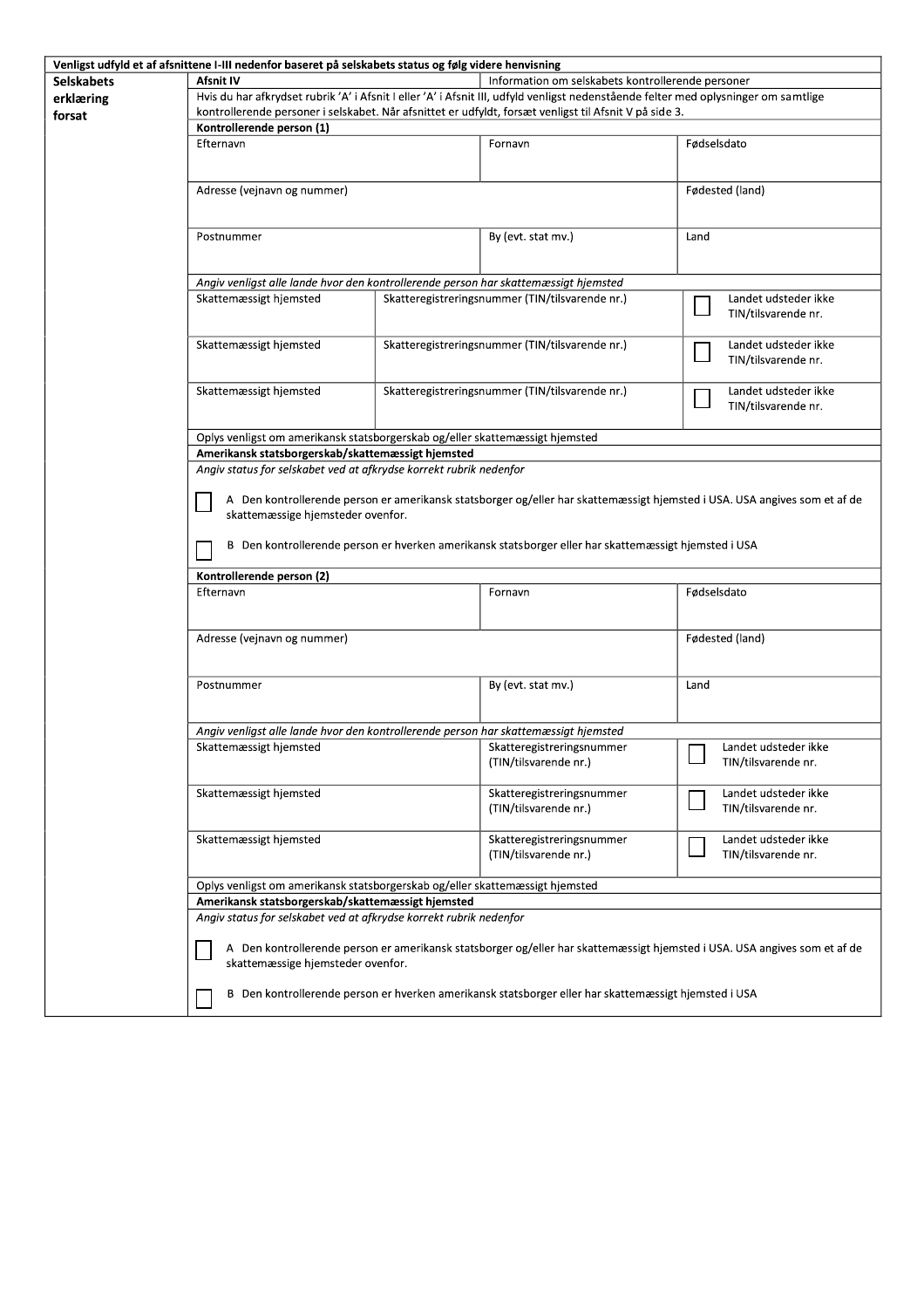| <b>Selskabets</b> | Kontrollerende person (3)                                                                                                                                      |                                                    |                                                    |                                             |  |  |
|-------------------|----------------------------------------------------------------------------------------------------------------------------------------------------------------|----------------------------------------------------|----------------------------------------------------|---------------------------------------------|--|--|
| <b>Erklæring</b>  | Efternavn                                                                                                                                                      | Fornavn                                            |                                                    | Fødselsdato                                 |  |  |
| forsat            |                                                                                                                                                                |                                                    |                                                    |                                             |  |  |
|                   | Adresse (vejnavn og nummer)                                                                                                                                    |                                                    |                                                    | Fødested (land)                             |  |  |
|                   |                                                                                                                                                                |                                                    |                                                    |                                             |  |  |
|                   | Postnummer                                                                                                                                                     | By (evt. stat mv.)                                 |                                                    | Land                                        |  |  |
|                   | Angiv venligst alle lande hvor den kontrollerende person har skattemæssigt hjemsted                                                                            |                                                    |                                                    |                                             |  |  |
|                   |                                                                                                                                                                |                                                    |                                                    | Landet udsteder ikke                        |  |  |
|                   | Skattemæssigt hjemsted                                                                                                                                         | Skatteregistreringsnummer<br>(TIN/tilsvarende nr.) |                                                    | TIN/tilsvarende nr.                         |  |  |
|                   | Skattemæssigt hjemsted                                                                                                                                         |                                                    | Skatteregistreringsnummer<br>(TIN/tilsvarende nr.) | Landet udsteder ikke<br>TIN/tilsvarende nr. |  |  |
|                   | Skattemæssigt hjemsted                                                                                                                                         |                                                    | Skatteregistreringsnummer<br>(TIN/tilsvarende nr.) | Landet udsteder ikke<br>TIN/tilsvarende nr. |  |  |
|                   | Oplys venligst om amerikansk statsborgerskab og/eller skattemæssigt hjemsted                                                                                   |                                                    |                                                    |                                             |  |  |
|                   | Amerikansk statsborgerskab/skattemæssigt hjemsted<br>Angiv status for selskabet ved at afkrydse korrekt rubrik nedenfor                                        |                                                    |                                                    |                                             |  |  |
|                   |                                                                                                                                                                |                                                    |                                                    |                                             |  |  |
|                   | A Den kontrollerende person er amerikansk statsborger og/eller har skattemæssigt hjemsted i USA. USA angives som et af de<br>skattemæssige hjemsteder ovenfor. |                                                    |                                                    |                                             |  |  |
|                   | B Den kontrollerende person er hverken amerikansk statsborger eller har skattemæssigt hjemsted i USA                                                           |                                                    |                                                    |                                             |  |  |
|                   | Kontrollerende person (4)                                                                                                                                      |                                                    |                                                    |                                             |  |  |
|                   | Efternavn                                                                                                                                                      | Fornavn                                            |                                                    | Fødselsdato                                 |  |  |
|                   |                                                                                                                                                                |                                                    |                                                    |                                             |  |  |
|                   | Adresse (vejnavn og nummer)                                                                                                                                    |                                                    |                                                    | Fødested (land)                             |  |  |
|                   | Postnummer                                                                                                                                                     | By (evt. stat mv.)                                 |                                                    | Land                                        |  |  |
|                   | Angiv venligst alle lande hvor den kontrollerende person har skattemæssigt hjemsted                                                                            |                                                    |                                                    |                                             |  |  |
|                   | Skattemæssigt hjemsted                                                                                                                                         | Skatteregistreringsnummer<br>(TIN/tilsvarende nr.) |                                                    | Landet udsteder ikke<br>TIN/tilsvarende nr. |  |  |
|                   | Skattemæssigt hjemsted                                                                                                                                         |                                                    | Skatteregistreringsnummer<br>(TIN/tilsvarende nr.) | Landet udsteder ikke<br>TIN/tilsvarende nr. |  |  |
|                   | Skattemæssigt hjemsted                                                                                                                                         |                                                    | Skatteregistreringsnummer<br>(TIN/tilsvarende nr.) | Landet udsteder ikke<br>TIN/tilsvarende nr. |  |  |
|                   | Oplys venligst om amerikansk statsborgerskab og/eller skattemæssigt hjemsted                                                                                   |                                                    |                                                    |                                             |  |  |
|                   | Amerikansk statsborgerskab/skattemæssigt hjemsted                                                                                                              |                                                    |                                                    |                                             |  |  |
|                   | Angiv status for selskabet ved at afkrydse korrekt rubrik nedenfor                                                                                             |                                                    |                                                    |                                             |  |  |
|                   | A Den kontrollerende person er amerikansk statsborger og/eller har skattemæssigt hjemsted i USA. USA angives som et af de<br>skattemæssige hjemsteder ovenfor. |                                                    |                                                    |                                             |  |  |
|                   | B Den kontrollerende person er hverken amerikansk statsborger eller har skattemæssigt hjemsted i USA                                                           |                                                    |                                                    |                                             |  |  |
| Tegnings-         | Afsnit V                                                                                                                                                       |                                                    |                                                    |                                             |  |  |
| berettigedes      | Jeg bekræfter herved at oplysningerne i denne blanket er korrekte og fuldstændige. Jeg er indforstået med, at oplysningerne kan                                |                                                    |                                                    |                                             |  |  |
| underskrift       | anvendes ved indberetning til skattemyndighederne efter de til enhver tid gældende regler. Oplysninger om indhentelse,                                         |                                                    |                                                    |                                             |  |  |
|                   | videregivelse og anden behandling af person- og kundeoplysninger kan du finde i Almindelige forretningsbetingelser - hhv. privat og                            |                                                    |                                                    |                                             |  |  |
|                   | erhvervskunder. Jeg informerer de evt. kontrollerende personer, hvis data jeg har opgivet ovenfor, om den nævnte mulighed for                                  |                                                    |                                                    |                                             |  |  |
|                   | videregivelse af informationerne til skattemyndighederne. Såfremt oplysningerne ændres vil jeg rette henvendelse til banken inden                              |                                                    |                                                    |                                             |  |  |
|                   | 30 dage med henblik på at opdatere blanketten.                                                                                                                 |                                                    |                                                    |                                             |  |  |
|                   | Sted og dato (DD-MM-ÅÅÅÅ)<br>Sted og dato (DD-MM-ÅÅÅÅ)                                                                                                         |                                                    |                                                    |                                             |  |  |
|                   | Tegningsberettigedes underskrift<br>Tegningsberettigedes underskrift                                                                                           |                                                    |                                                    |                                             |  |  |
|                   |                                                                                                                                                                |                                                    |                                                    |                                             |  |  |
|                   | Navn med blokbogstaver                                                                                                                                         |                                                    | Navn med blokbogstaver                             |                                             |  |  |
|                   |                                                                                                                                                                |                                                    |                                                    |                                             |  |  |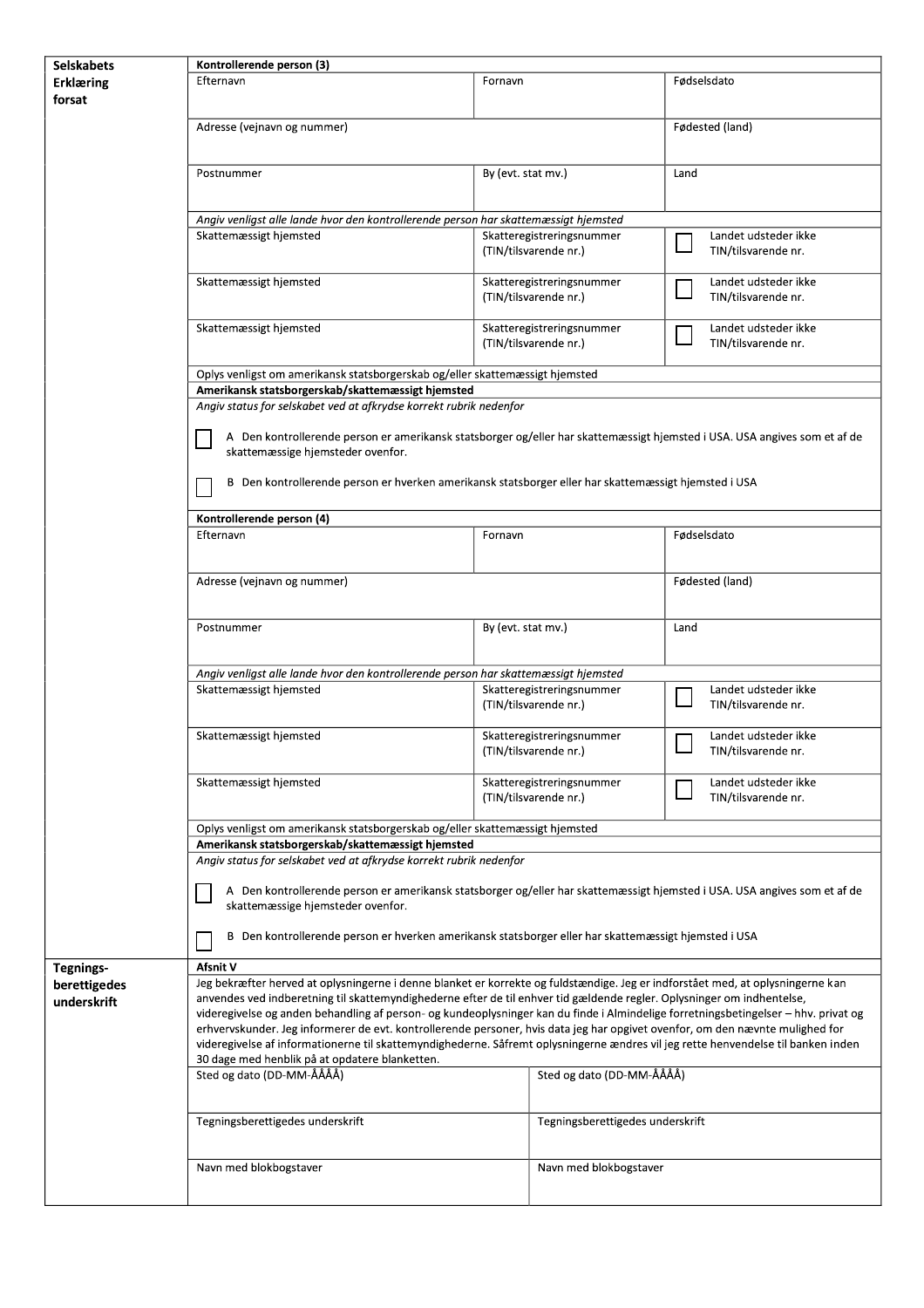## Egenerklæring for juridiske personer

Erklæringen er kun anvendelig for selskaber mv. som er kunder i Nordfyns Bank A/S til brug for FATCA og CRS formål.

#### Vejledning og definitioner

CRS, FATCA og dansk lovgivning indebærer at Nordfyns Bank A/S er forpligtet til at indhente og indberette visse oplysninger til SKAT. Forpligtelsen indebærer bl.a. indberetning af kontohavers skattemæssige hjemsted og omfanget af indeståender mv. Bemærk:

1) Kontohaveren er den juridiske person som har ret til indtægter og/eller aktiver relateret til en konto.

2) Ved flere kontohavere skal der anvendes en separat blanket for hver enkelt kontohaver.

3) Denne blanket kan kun anvendes hvis kontohaver er en juridisk person (selskab mv.) eller en finansiel enhed. Hvis kontohaver er en fysisk person anvendes i stedet "Egenerklæring for fysiske personer".

 $4)$ Hvis du har skattemæssigt hjemsted i flere end tre lande, udfyldes flere eksemplarer af denne blanket.

5) Hvis denne blanket ikke er tilstrækkelig til at bekræfte kontohavers FATCA-status, eksempelvis for ikke-deltagende finansielle institutter, må en W-8BEN-E - blanket tillige udfyldes.

6) Nordfyns Bank A/S yder ikke skatterådgivning eller fastslår hvor der måtte være skattemæssigt hjemsted. Spørgsmål om hvorledes skattemæssigt hjemsted defineres må rettes til en skatterådgiver eller til den lokale skattemyndighed.

| Amerikansk                  | Du anses generelt for at have hjemsted i USA hvis du har bopæl i USA, er amerikansk statsborger (inklusiv personer med dobbelt        |  |  |
|-----------------------------|---------------------------------------------------------------------------------------------------------------------------------------|--|--|
| statsborger                 | statsborgerskab), ejer fast ejendom i USA, har gyldig arbejdstilladelse (såkaldt "Green Card") eller har permanent ophold i USA.      |  |  |
|                             | Hvis du har hjemsted i USA, kan du være skattepligtig der.                                                                            |  |  |
| <b>Aktiv Ikke-finansiel</b> | Et selskab (som ikke er et finansielt institut) betragtes som en aktiv ikke-finansiel enhed hvis                                      |  |  |
| enhed - Aktiv NFE           | 1) mere end 50 % af selskabets indtægter kommer fra salg af vare- og tjenesteydelser og                                               |  |  |
|                             | 2) mere end 50 % af selskabets aktiver ejes med henblik på at generere indkomst ved salg af vare- og tjenesteydelser.                 |  |  |
|                             | Som en aktiv ikke-finansiel enhed betragtes eksempelvis:                                                                              |  |  |
|                             | ∙Alm. erhvervsdrivende virksomheder - selskaber hvor mere end 50 % af indtægten kommer fra fremstilling og eller salg                 |  |  |
|                             | af vare- og ikke-finansielle tjenesteydelser.                                                                                         |  |  |
|                             | · Børsnoterede selskaber – et børsnoteret selskab eller et nærstående selskab (datterselskab) til et børsnoteret selskab.             |  |  |
|                             | · Myndighedsenheder og internationale organisationer og selskaber som ejes udelukkende af sådanne.                                    |  |  |
|                             | · Religiøse, velgørende, videnskabelige, kunstneriske, kulturelle enheder, eller enheder med uddannelsesmæssige formål og             |  |  |
|                             | som er fritaget for indkomstskat i sit hjemland.                                                                                      |  |  |
|                             | · Holdingselskaber – selskaber som kun ejer datterselskaber som er ikke-finansielle enheder (dvs. ejer ikke finansielle institutter). |  |  |
|                             | ·Opstartsselskaber – selskaber som er i opstartsfasen og endnu ikke driver nogen virksomhed (maximalt de første 2 år).                |  |  |
|                             | Selskaber i likvidation eller under konkurs.                                                                                          |  |  |
|                             | · Finansselskaber – selskaber som beskæftiger sig med finansiering indenfor koncerner hvor ingen driver virksomhed som                |  |  |
|                             | finansielt institut.                                                                                                                  |  |  |
| <b>CRS</b>                  | "CRS" står for "Common Reporting Standard". CRS er en global standard for automatisk udveksling af oplysninger om finansielle         |  |  |
|                             | konti/produkter mellem skattemyndigheder i en lang rækkke lande. Iht. CRS skal finansielle institutter identificere (juridiske)       |  |  |
|                             | personer                                                                                                                              |  |  |
|                             | som har skattemæssigt hjemsted i andre lande og de finansielle konti personen har. Den finansielle institution er forpligtet til at   |  |  |
|                             | rapportere oplysningerne til skattemyndighederne i det land hvor personen har hjemsted. Dette indebærer at hvis en kontohaver         |  |  |
|                             | har skattemæssigt hjemsted i et andet land end Danmark, er Nordfyns Bank A/S forpligtet til at indberette oplysningerne i denne       |  |  |
|                             | blanket                                                                                                                               |  |  |
|                             | samt årligt indberette oplysninger om finansielle konti til SKAT som sender oplysningerne til det relevante (CRS) land.               |  |  |
|                             | Yderligere information om CRS fremgår af følgende link: http://www.oecd.org/tax/automatic-exchange                                    |  |  |
| $CRS -$                     | Et land som har indført CRS og som har underskrevet en international aftale med det land hvor den finansielle konto er oprettet,      |  |  |
| deltagende lande            | dys. det land hyor den finansielle institution er hjemmehørende. For mere information om hvilke lande som anses for at være CRS       |  |  |
|                             | - deltagende lande, se den officielle liste offentliggjort af OECD:                                                                   |  |  |
|                             | http://www.oecd.org/ctp/exchange-of-tax-information/MCAA-Signatories.pdf                                                              |  |  |
| <b>Enhed</b>                | Enhver juridisk person eller anden juridisk ordning såsom et selskab, et interessentskab, en trust eller en fond.                     |  |  |
| <b>FATCA</b>                | "FATCA" står for "Foreign Account Tax Compliance Act" og er en amerikansk lovgivning. Der er indgået en aftale mellem                 |  |  |
|                             | Danmark og USA om at gennemføre forpligtelserne iht. FATCA i dansk                                                                    |  |  |
|                             | lovgivning. Nordfyns Bank s forpligtelser ifølge aftalen indebærer hovedsagelig:                                                      |  |  |
|                             | 1) en forpligtelse for Nordfyns Bank til at identificere finansielle konti som ejes af amerikanske personer,                          |  |  |
|                             | 2) en forpligtelse for Nordfyns Bank til at indberette oplysninger til SKAT om de konti som identificeres, og                         |  |  |
|                             | 3) en forpligtelse for SKAT til at videresende de modtagne oplysninger til de amerikanske skattemyndigheder.                          |  |  |
| <b>FATCA-partner</b>        | Et land som har indgået en aftale (IGA) med USA om udveksling af information i henhold til FATCA. En oversigt over hvilke lande       |  |  |
| jurisdiktion                | som har indgået en aftale med USA for at gennemføre FATCA fremgår af følgende link:                                                   |  |  |
|                             | http://www.treasury.gov/resource-center/tax-policy/treaties/Pages/FATCA-Archive.aspx                                                  |  |  |
| <b>Finansielt institut</b>  | Som finansielt institut anses et forvaltningsinstitut, indskudsinstitut, investeringsenhed og specificerede forsikringsselskaber.     |  |  |
|                             | En enhed er endvidere et finansielt institut hvis den i sin erhvervsmæssige virksomhed, (eller hvis den administreres af en anden     |  |  |
|                             | enhed som i sin erhvervsmæssige virksomhed), udfører en eller flere af følgende aktiviteter for en kundes regning:                    |  |  |
|                             | 1) handel med værdipapirer eller andre finansielle instrumenter,                                                                      |  |  |
|                             | 2) individuel og kollektiv porteføljeforvaltning eller                                                                                |  |  |
|                             | 3) jøvrigt investerer, administrerer eller forvalter kanital                                                                          |  |  |